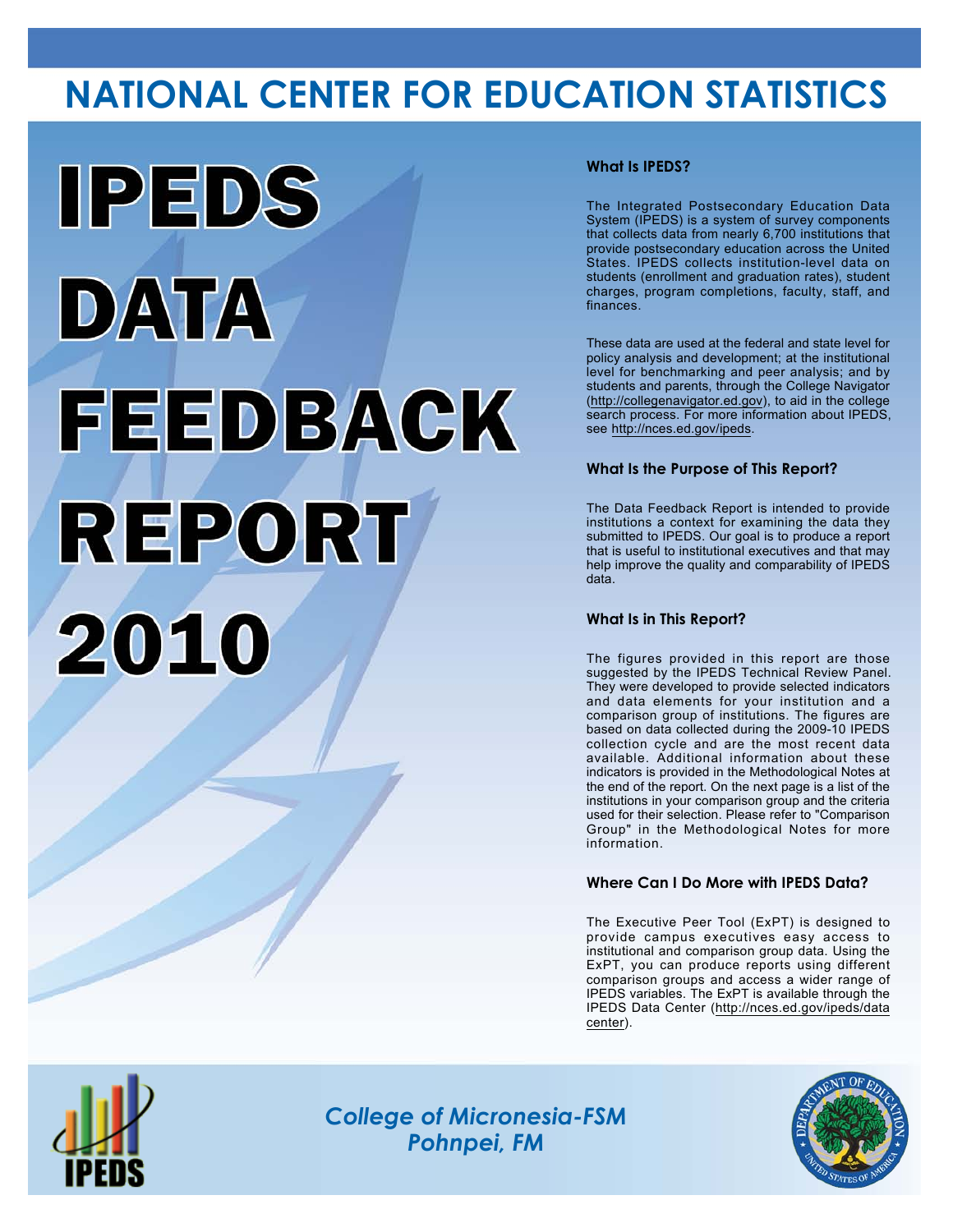# **COMPARISON GROUP**

Comparison group data are included to provide a context for interpreting your institution's statistics. If your institution did not define a Custom Comparison Group for this report by July 14, NCES selected a comparison group for you based on the institutional characteristics detailed immediately above the listing of the comparison group institutions. (If the Carnegie Classification of Institutions of Higher Education was used as an institutional characteristic in the definition of a comparison group, the 2005 Basic version was used.) The comparison group used in this report may not reflect your institution's peer group, or you may wish to compare your institution to other groups. The Executive Peer Tool (ExPT) [\(http://nces.ed.gov/ipeds/datacenter/\)](http://nces.ed.gov/ipeds/datacenter/) can be used to reproduce the figures in this report using different peer groups.

The custom comparison group chosen by College of Micronesia-FSM includes the following 11 institutions:

- American Samoa Community College (Pago Pago, AS)
- College of the Marshall Islands (Majuro, MH)
- Guam Community College (Mangilao, GU)
- Hawaii Community College (Hilo, HI)
- Honolulu Community College (Honolulu, HI)
- Kapiolani Community College (Honolulu, HI)
- Kauai Community College (Lihue, HI)
- Northern Marianas College (Saipan, MP)
- Palau Community College (Koror, PW)
- University of Hawaii Maui College (Kahului, HI)
- Windward Community College (Kaneohe, HI)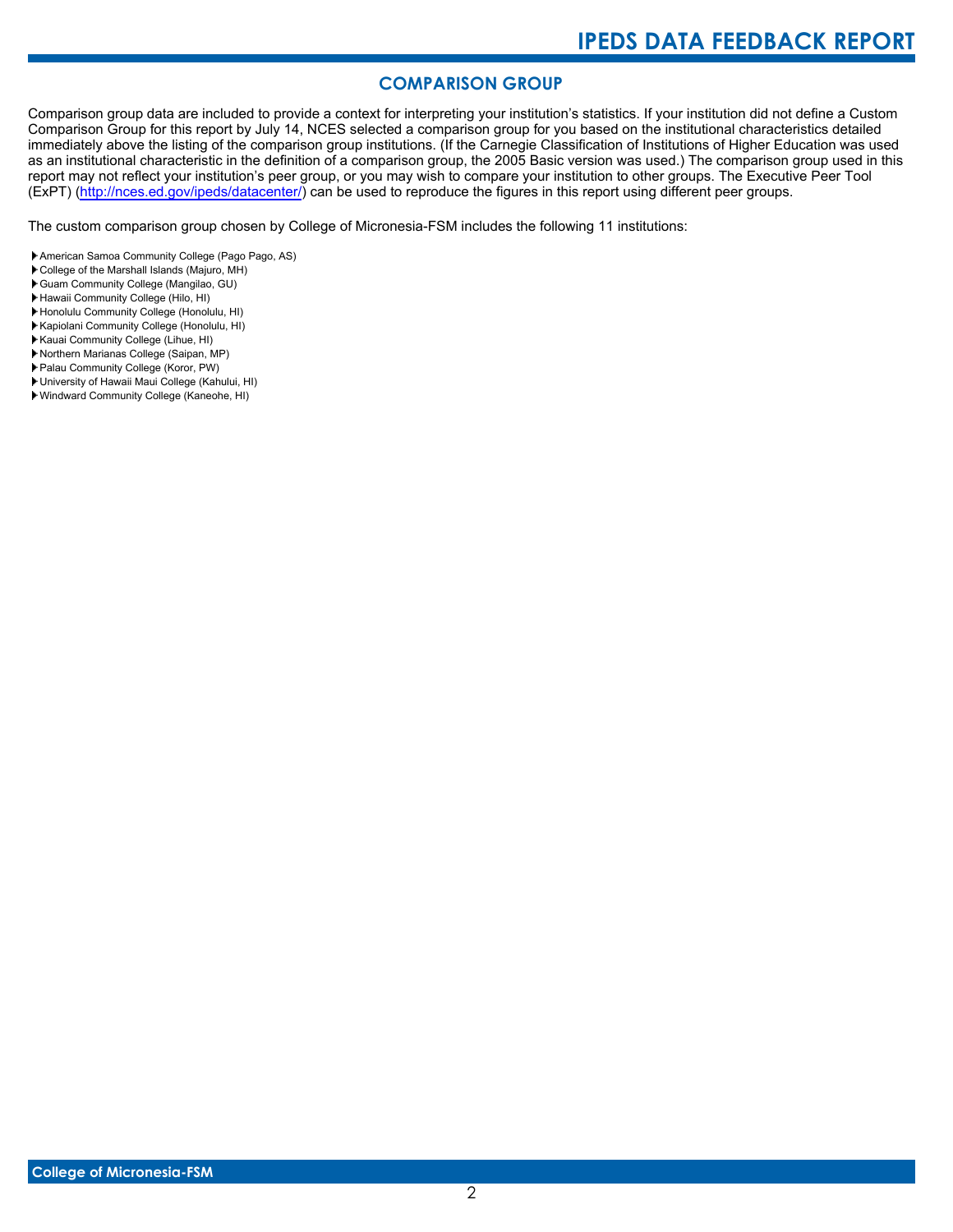#### **Figure 1. Percent of all students enrolled, by race/ethnicity and percent of students who are women: Fall 2009**



#### **The Comparison Group Median (N=11)** Comparison Group Median (N=11)

NOTE: For this survey year, institutions could report race and ethnicity using both 1977 (old) and 1997 (new) Office of Management and Budget categories. Categories shown in<br>this figure are derived by adding comparable cat **information about disaggregation of data by race and ethnicity, please see the Methodological Notes at the end of this report. Median values for the comparison group will not add to 100 percent. See "Use of Median Values for Comparison Group" in the Methodological Notes at the end of this report for how median values are determined. N is the number of institutions in the comparison group.**

**SOURCE: U.S. Department of Education, National Center for Education Statistics, Integrated Postsecondary Education Data System (IPEDS): Spring 2010, Fall Enrollment component.**

#### **Figure 2. Unduplicated 12-month headcount (2008-09), total FTE enrollment (2008-09), and full- and part-time fall enrollment (Fall 2009)**





**Your institution** Comparison Group Median (N=11)

**NOTE: For details on calculating full-time equivalent (FTE) enrollment, see Calculating FTE in the Methodological Notes at the end of this report. N is the number of institutions in the comparison group.**

**SOURCE: U.S. Department of Education, National Center for Education Statistics, Integrated Postsecondary Education Data System (IPEDS): Fall 2009, 12-month Enrollment component and Spring 2010, Fall Enrollment component.**



**The Your institution** Comparison Group Median (N=11)

**NOTE: N is the number of institutions in the comparison group. SOURCE: U.S. Department of Education, National Center for Education Statistics, Integrated Postsecondary Education Data System (IPEDS): Fall 2009, Completions component.**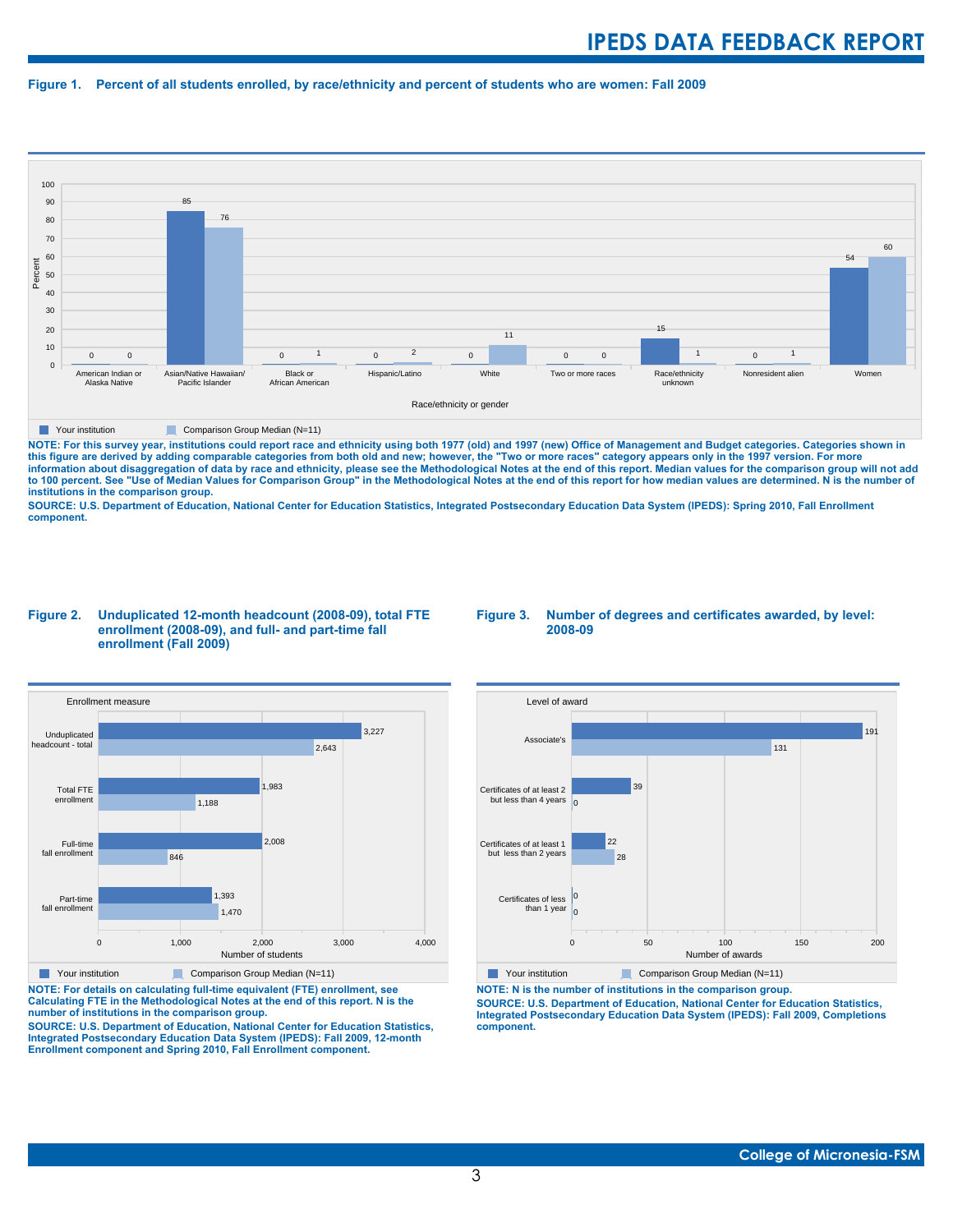**Figure 4. Academic year tuition and required fees for full-time, first-time, degree/certificate-seeking undergraduates: 2006-07--2009-10**



**NOTE: The tuition and required fees shown here are the lowest reported from the categories of in-district, in-state, and out-of-state. N is the number of institutions in the comparison group.**

**SOURCE: U.S. Department of Education, National Center for Education Statistics, Integrated Postsecondary Education Data System (IPEDS): Fall 2009, Institutional Characteristics component.**

#### **Figure 5. Average net price of attendance for full-time, first-time, degree/certificate-seeking undergraduate students receiving grant or scholarship aid: 2006-07--2008-09**



**NOTE: Average net price is for full-time, first-time, degree/certificate-seeking undergraduate students and is generated by subtracting the average amount of federal, state/local government, and institutional grant and scholarship aid from the total cost of attendance. Total cost of attendance is the sum of published tuition and required fees, books and supplies, and the weighted average room and board and other expenses. For more information, see the Methodological Notes at the end of this report. N is the number of institutions in the comparison group. SOURCE: U.S. Department of Education, National Center for Education Statistics, Integrated Postsecondary Education Data System (IPEDS): Fall 2009, Institutional Characteristics component; Spring 2010, Student Financial Aid component.**

#### **Figure 6. Percent of full-time, first-time degree/certificate-seeking undergraduate students who received grant or scholarship aid from the federal government, state/local government, or the institution, or loans, by type of aid: 2008-09**



**NOTE: Any grant aid above includes grant or scholarship aid from the federal government, state/local government, or the institution. Federal grants includes Pell grants and other federal grants. Any loans includes federal loans and other loans to students. For details on how students are counted for financial aid reporting, see Cohort Determination in the Methodological Notes at the end of this report. N is the number of institutions in the comparison group.**

**SOURCE: U.S. Department of Education, National Center for Education Statistics, Integrated Postsecondary Education Data System (IPEDS): Spring 2010, Student Financial Aid component.**

#### **Figure 7. Average amounts of grant or scholarship aid from the federal government, state/local government, or the institution, or loans received, by full-time, first-time degree/certificate-seeking undergraduate students, by type of aid: 2008-09**



**NOTE: Any grant aid above includes grant or scholarship aid from the federal government, state/local government, or the institution. Federal grants includes Pell grants and other federal grants. Any loans includes federal loans and other loans to students. Average amounts of aid were calculated by dividing the total aid awarded by the total number of recipients in each institution. N is the number of institutions in the comparison group. Medians are not reported for comparison groups with less than three values.**

**SOURCE: U.S. Department of Education, National Center for Education Statistics, Integrated Postsecondary Education Data System (IPEDS): Spring 2010, Student Financial Aid component.**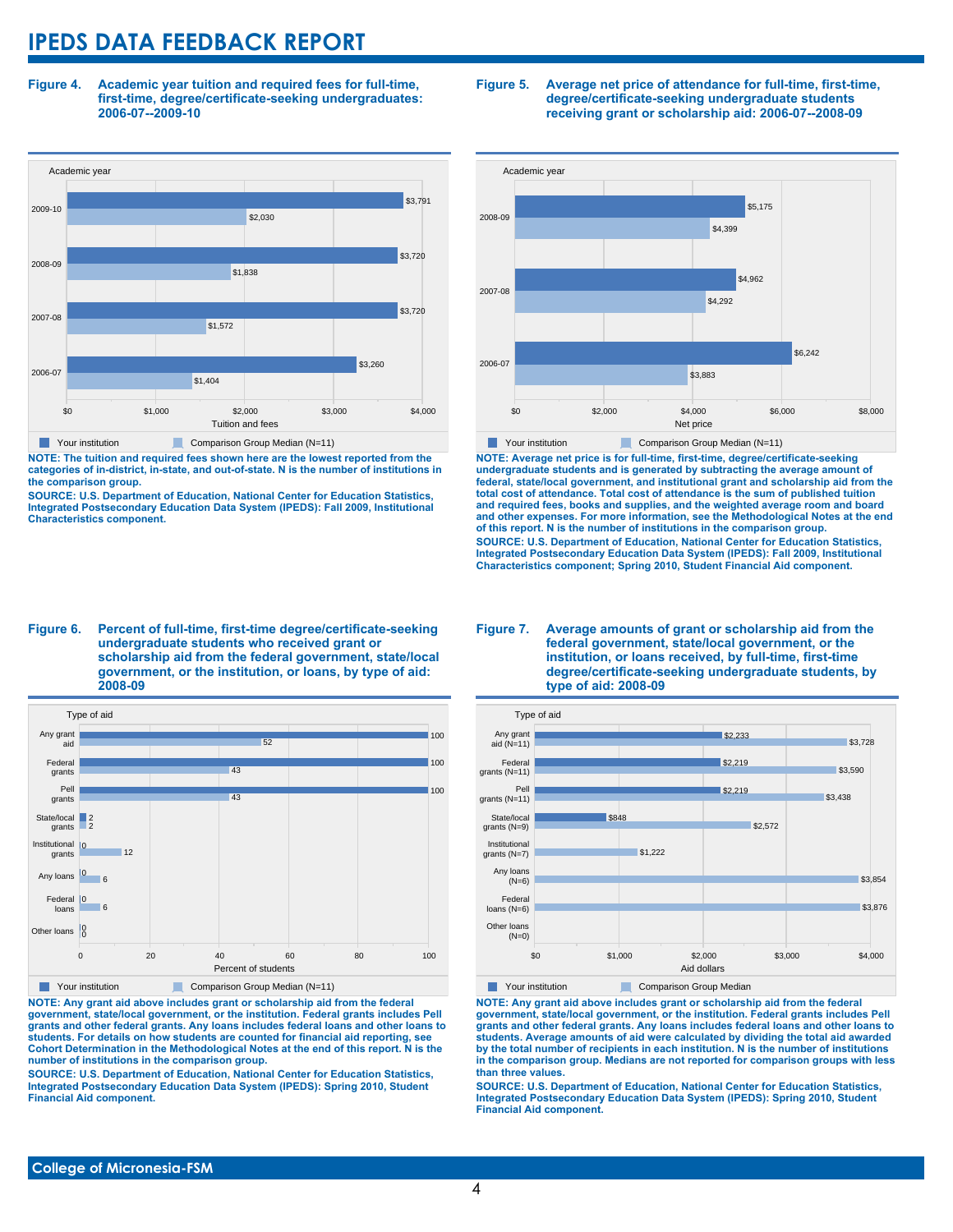**Figure 8. Percent of all undergraduates receiving aid by type of aid: 2008-09**

Type of aid 0 20 40 60 80 100 Percent of students Federal loans Pell grants Any grant aid 3 0 28 84 34 87 **Your institution** Comparison Group Median (N=11)

**NOTE: Any grant aid above includes grant or scholarship aid from the federal government, state/local government, the institution, or other sources. Federal loans includes only federal loans to students. N is the number of institutions in the comparison group.**

**SOURCE: U.S. Department of Education, National Center for Education Statistics, Integrated Postsecondary Education Data System (IPEDS): Spring 2010, Student Financial Aid component.**



**Figure 9. Average amount of aid received by all undergraduates,**

**by type of aid: 2008-09**

**NOTE: Any grant aid above includes grant or scholarship aid from the federal government, state/local government, the institution, or other sources. Federal loans includes federal loans to students. Average amounts of aid were calculated by dividing the total aid awarded by the total number of recipients in each institution. N is the number of institutions in the comparison group.**

**SOURCE: U.S. Department of Education, National Center for Education Statistics, Integrated Postsecondary Education Data System (IPEDS): Spring 2010, Student Financial Aid component.**

#### **Figure 10. Graduation rate cohort as a percent of all undergraduates and as a percent of total entering students (Fall 2009); graduation rate and transfer-out rate (2006 cohort);and retention rates (Fall 2009)**



**NOTE: Graduation rate cohort includes all full-time, first-time, degree/certificateseeking undergraduate students. Entering class includes all students coming to the institution for the first time. Graduation and transfer-out rates are the Student Rightto-Know rates. Only institutions with a mission to prepare students to transfer are required to report transfers out. Retention rates are measured from the fall of first enrollment to the following fall. For more information, see the Methodological Notes. N is the number of institutions in the comparison group.**

**SOURCE: U.S. Department of Education, National Center for Education Statistics, Integrated Postsecondary Education Data System (IPEDS): Spring 2010, Graduation Rates component and Fall Enrollment component.**

#### **Figure 11. Graduation rates of full-time, first-time, degree/ certificate-seeking undergraduates within normal time, and 150% and 200% of normal time to completion: 2005 cohort**



**NOTE: The 150% graduation rate is the Student Right-to-Know (SRK) rates; the Normal time and 200% rates are calculated using the same methodology. For more information see the Methodological Notes at the end of the report. N is the number of institutions in the comparison group.**

**SOURCE: U.S. Department of Education, National Center for Education Statistics, Integrated Postsecondary Education Data System (IPEDS): Spring 2010, 200% Graduation Rates component.**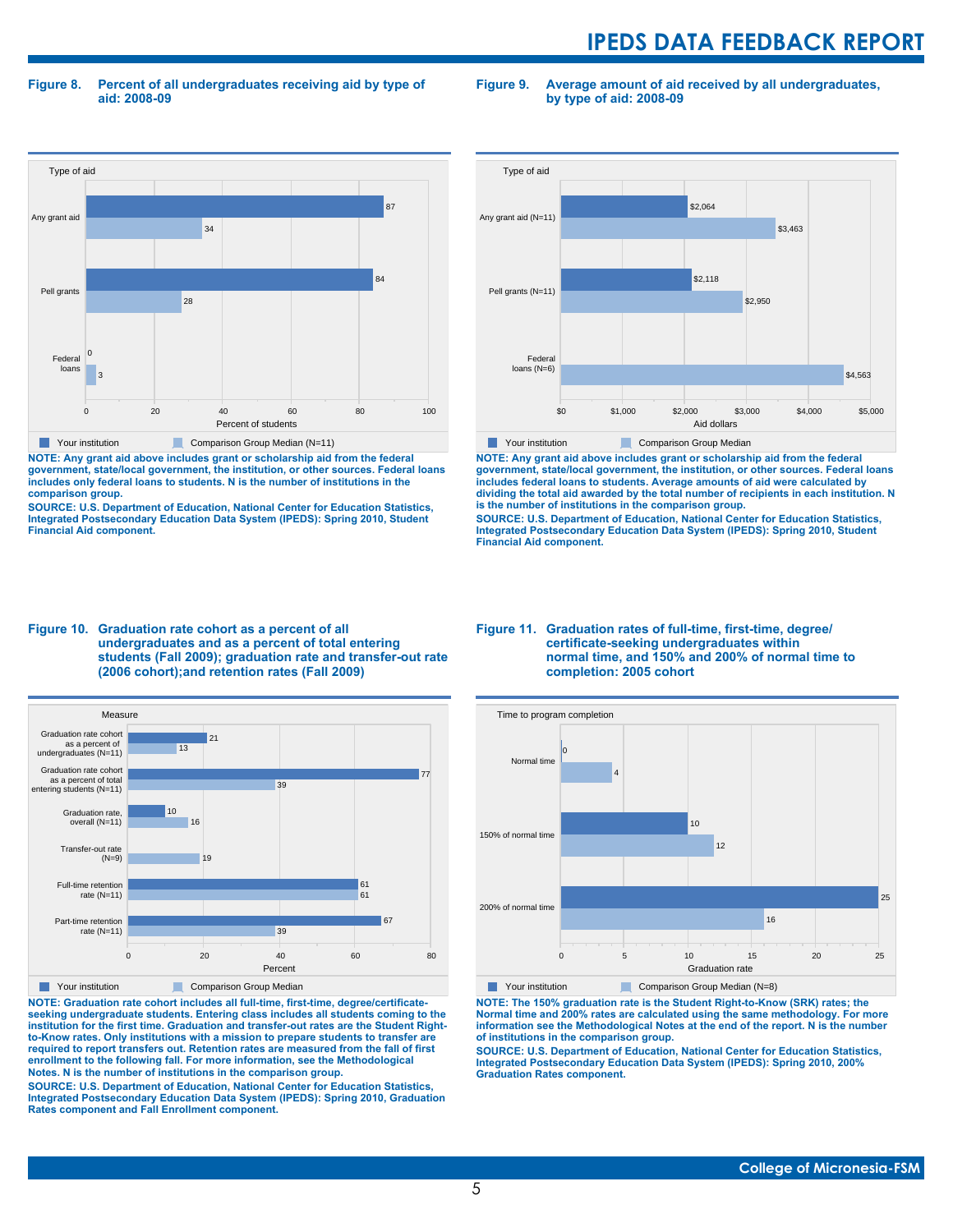### **Figure 12. Full-time equivalent staff, by assigned position: Fall 2009**



**NOTE: Graduate assistants are not included in this figure. For information on the calculation of FTE of staff, see the Methodological Notes. N is the number of institutions in the comparison group.**

**SOURCE: U.S. Department of Education, National Center for Education Statistics, Integrated Postsecondary Education Data System (IPEDS): Winter 2009-10, Human Resources component.**

#### **Figure 13. Average salaries of full-time instructional staff equated to 9-month contracts, by academic rank: Academic year 2009-10**



**NOTE: Average full-time instructional staff salaries for 11/12-month contracts were equated to 9-month average salaries by multiplying the 11/12-month salary by .8182. Salaries based on less than 9-month contracts are not included. Medical school salaries are not included. N is the number of institutions in the comparison group. Medians are not reported for comparison groups with less than three values. SOURCE: U.S. Department of Education, National Center for Education Statistics, Integrated Postsecondary Education Data System (IPEDS): Winter 2009-10, Human Resources component.**

#### **Figure 14. Percent distribution of core revenues, by source: Fiscal year 2009**



**NOTE: The comparison group median is based on those members of the comparison group that report finance data using the same accounting standards as the comparison institution. For a detailed definition of core revenues, see the Methodological Notes. N is the number of institutions in the comparison group. SOURCE: U.S. Department of Education, National Center for Education Statistics, Integrated Postsecondary Education Data System (IPEDS): Spring 2010, Finance component.**

#### **Figure 15. Core expenses per FTE enrollment, by function: Fiscal year 2009**



**NOTE: The comparison group median is based on those members of the comparison group that report finance data using the same accounting standards as the comparison institution. Expenses per full-time equivalent (FTE) enrollment, particularly instruction, may be inflated because finance data includes all core expenses while FTE reflects credit activity only. For details on calculating FTE enrollment and a detailed definition of core expenses, see the Methodological Notes. N is the number of institutions in the comparison group. SOURCE: U.S. Department of Education, National Center for Education Statistics, Integrated Postsecondary Education Data System (IPEDS): Fall 2009, 12-month Enrollment component and Spring 2010, Finance component.**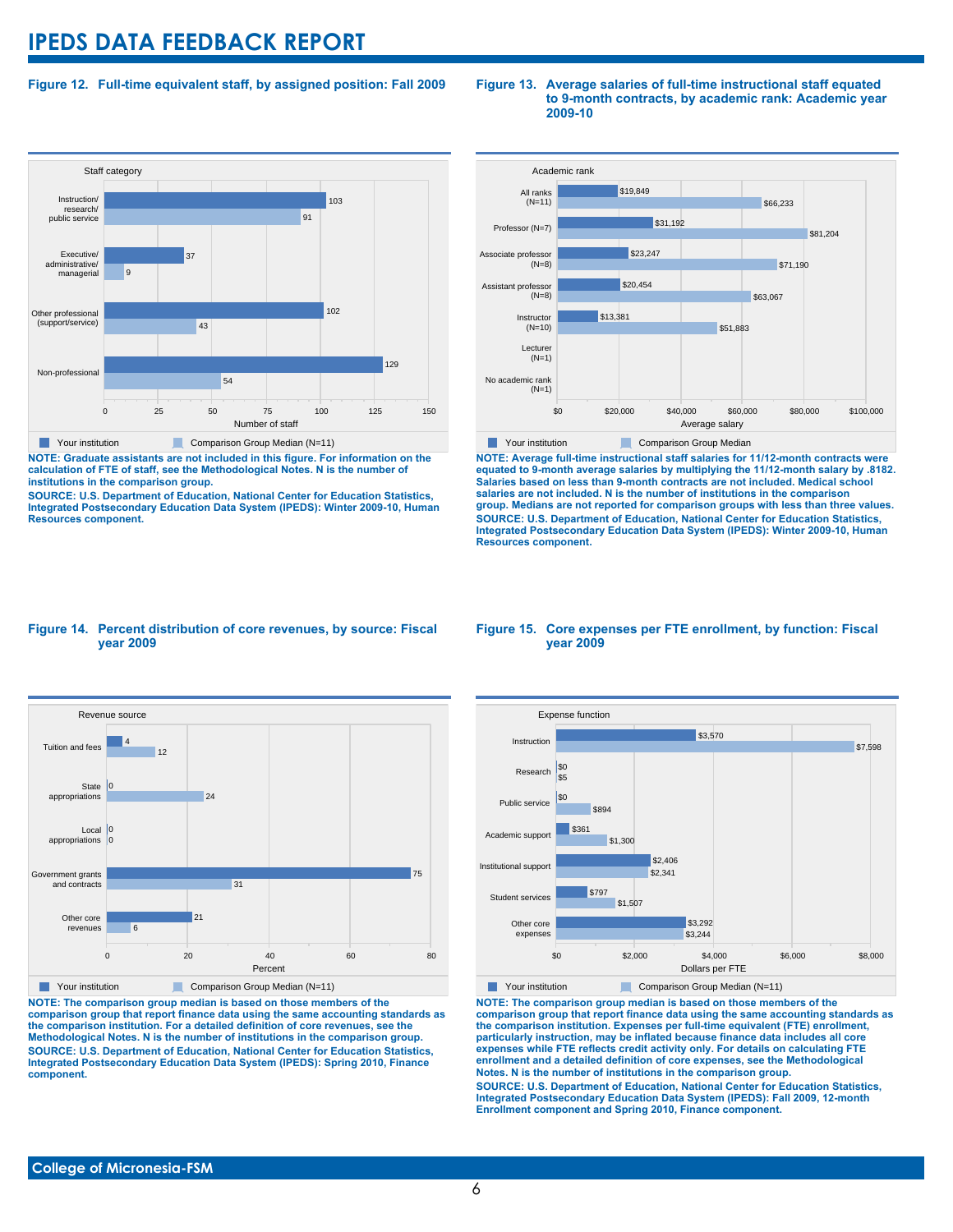# **METHODOLOGICAL NOTES**

#### **Overview**

This report is based on data supplied by institutions to IPEDS during the 2009-10 survey year. Response rates exceeded 99 percent for most surveys. Detailed response tables are included in IPEDS First Look reports, which can be found at [http://nces.ed.gov/pubsearch/getpubcats.asp?sid=010.](http://nces.ed.gov/pubsearch/getpubcats.asp?sid=010)

#### **Use of Median Values for Comparison Group**

The value for the comparison institution is compared to the median value for the comparison group for each statistic included in the figure. If more than one statistic is presented in a figure, the median values are determined separately for each indicator or statistic. Medians are not reported for comparison groups with less than three values. Where percentage distributions are presented, median values may not add to 100 percent. Through the ExPT, users have access to all of the data used to create the figures included in this report.

#### **Missing Statistics**

If a statistic is not reported for your institution, the omission indicates that the statistic is not relevant to your institution and the data were not collected. As such, not all notes listed below may be applicable to your report.

#### **Use of Imputed Data**

All IPEDS data are subject to imputation for total (institutional) and partial (item) nonresponse. If necessary, imputed values were used to prepare your report.

#### **Data Confidentiality**

IPEDS data are not collected under a pledge of confidentiality.

#### **Disaggregation of Data by Race/Ethnicity**

When applicable, some statistics are disaggregated by race/ethnicity. Between survey years 2008-09 and 2010-11, the categories used for the collection and reporting of race/ethnicity data in IPEDS are transitioning to those developed in 1997 by the Office of Management and Budget, and institutions may report using either those categories, the older (1977) categories, or a mixture of both. Therefore, during the transition, only derived categories that present comparable data will be displayed. Detailed information about these changes can be found at <http://nces.ed.gov/ipeds/reic/resource.asp>.

#### **Postbaccalaureate Degree Categories**

In 2008-09 IPEDS, new postbaccalaureate degree categories were introduced as optional. The new categories are Doctor's degree-Research/scholarship, Doctor's degree-Professional practice, and Doctor's degree-Other. In addition, the First-professional degree and certificate categories and the single Doctor's degree category are being phased out. During the transition period, all First-professional students are reflected as graduate students, all First-professional degrees awarded are reflected as Doctor's degrees, and all Doctor's degrees reported under the new categories are aggregated under a single Doctor's degree category, so that data reported by all institutions are comparable.

#### **Cohort Determination for Reporting Student Financial Aid and Graduation Rates**

Student cohorts for reporting Student Financial Aid and Graduation Rates data are based on the reporting type of the institution. For institutions that report based on an academic year (those operating on standard academic terms), student counts and cohorts are based on fall term data. Student counts and cohorts for program reporters (those that do not operate on standard academic terms) are based on unduplicated counts of students enrolled during a full 12-month period.

#### **Description of Statistics Used in the Figures**

#### *Average Net Price of Attendance*

Average net price is calculated for full-time, first-time degree/certificateseeking undergraduates who received grant or scholarship aid from the federal government, state/local government, or the institution anytime during the full aid year. Other sources of grant aid are excluded. Average net price is generated by subtracting the average amount of federal, state/local government, and institutional grant and scholarship aid from the total cost of attendance. Total cost of attendance is the sum of published tuition and required fees (lower of in-district or in-state for public institutions), books and supplies, and the weighted average room and board and other expenses.

#### *Core Expenses*

Core expenses for public institutions using the Governmental Accounting Standards Board (GASB) standards include expenses for instruction, research, public service, academic support, institutional support, student services, operation and maintenance of plant, depreciation, interest, scholarships and fellowships, other expenses, and nonoperating expenses. Core expenses for private, not-for-profit and for-profit, and a small number of public institutions reporting under the Financial Accounting Standards Board (FASB) standards include expenses for instruction, research, public service, academic support, student services, institutional support, net grant aid to students, and other expenses. For all institutions, core expenses exclude expenses for auxiliary enterprises (e.g., bookstores, dormitories), hospitals, and independent operations. Expenses for operation and maintenance of plant, depreciation, and interest for GASB institutions are included in other core expenses, but are allocated to each of the other functions for FASB institutions.

#### *Core Revenues*

Core revenues for public institutions reporting under GASB standards include tuition and fees; government appropriations (federal, state, and local); government grants and contracts; private gifts, grants, and contracts; investment income; other operating and nonoperating sources; and other revenues and additions. Core revenues for private, not-for-profit institutions (and a small number of public institutions) reporting under FASB include tuition and fees; government appropriations (federal, state, and local); government grants and contracts; private gifts, grants, and contracts; investment return; sales and services of educational activities; and other sources. Core revenues for private, for-profit institutions reporting under FASB standards include tuition and fees; government appropriations (federal, state, and local); government grants and contracts; private grants and contracts; net investment income; sales and services of educational activities; and other sources. In general, core revenues exclude revenues from auxiliary enterprises (e.g., bookstores, dormitories), hospitals, and independent operations.

#### *Equated Instructional Staff Salaries*

Total salary outlays for full-time instructional staff on 11/12-month contracts